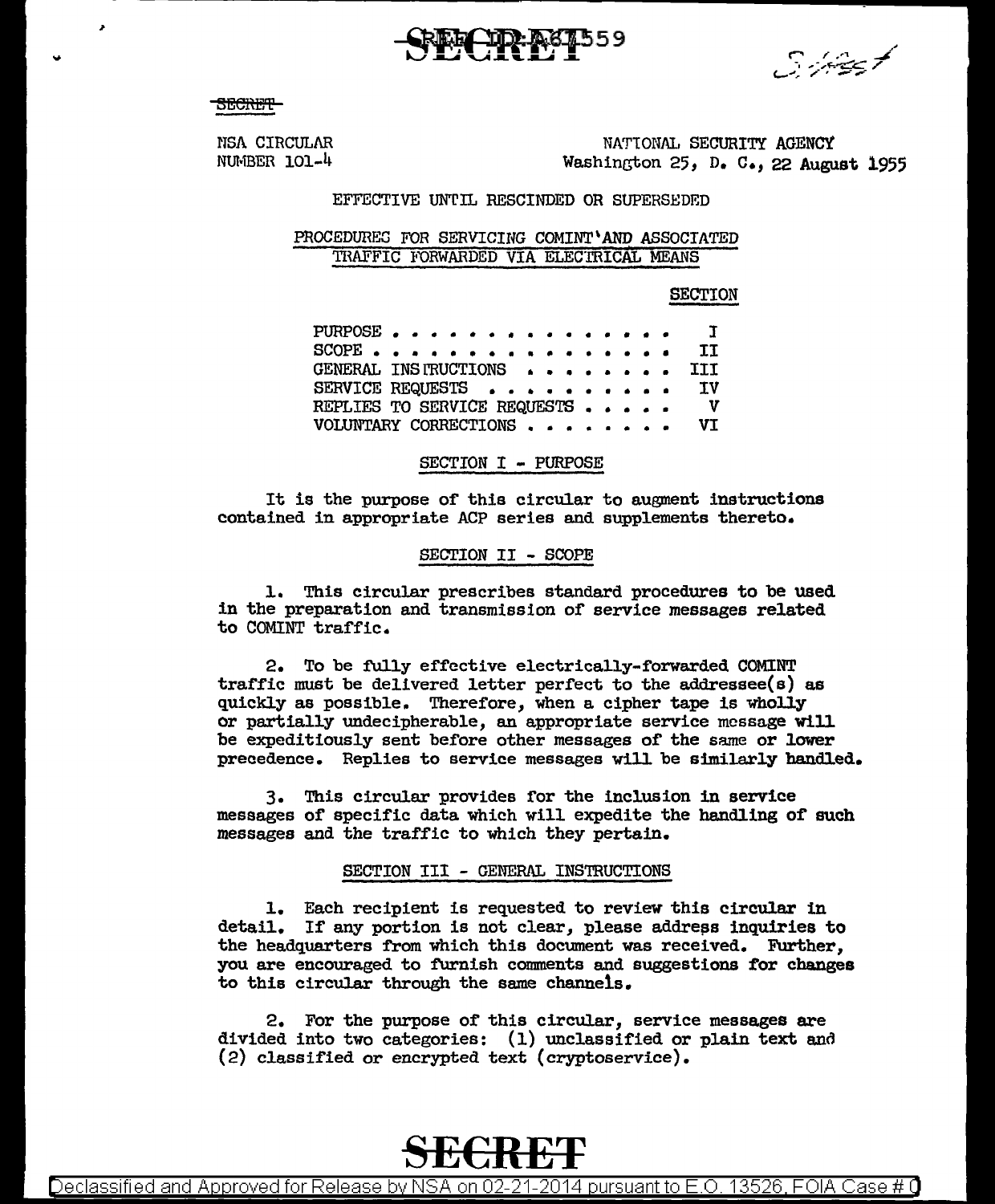#### $-$ GEGRET

NSA CIRCULAR NO. 101-4 22 August 1955

a. Unclassified service messages will be restricted to requests for reruns {INT ZDK) of traffic received via off-line facilities and appropriate instructions preceding the retransmission of encrypted traffic.

b. Cryptoservices will be prepared in accordance with the provisions of KAG-1/TSEC Cryptographic Operations.

- (1) Service messages, except requests for reruns, must be classified when they are transmitted via off-line facilities and refer to on-line transmissions.
- (2) When on-line facilities are available, they wil1 be preferred for service messages and replies thereto.

 $3.$  There will be no  $\epsilon$ -ternal indication of the service nature of an encrypted service meaninge. The use of expressions such as GRSVC. special serial numbers, routing indicator suffixes, and other similar phrases is not allowed.

 $4.$  The utmost caution will be exercised to prevent a rerun or retransmission of a tape associated with a cryptographic compromise.

#### SECTION IV - SERVICE REQUESTS

1. Precedence - A service message wil1 normally be assigned a precedence equal to that of the cited message.

a. A service message may be assigned a higher precedence when, due to the time lost in servicing, faster communications handling is required.

b. When more than one message is cited, the service message Will normally be assigned a precedence equal to the highest assigned in the messages cited.

2. Message text - The text of a service message, though brief, must permit ready identification of the cited message and clearly indicate the action required.

a. Reference to the date-time group, and section data, if applicable, is mandatory.

b. If the date-time group is unreadable, reference to the time of filing (TOF), if available, is requested.

c. If the cited message was received via off-line facilities, the appropriate station serial number will be included in the service message.

- 2 -

### **SE€RET**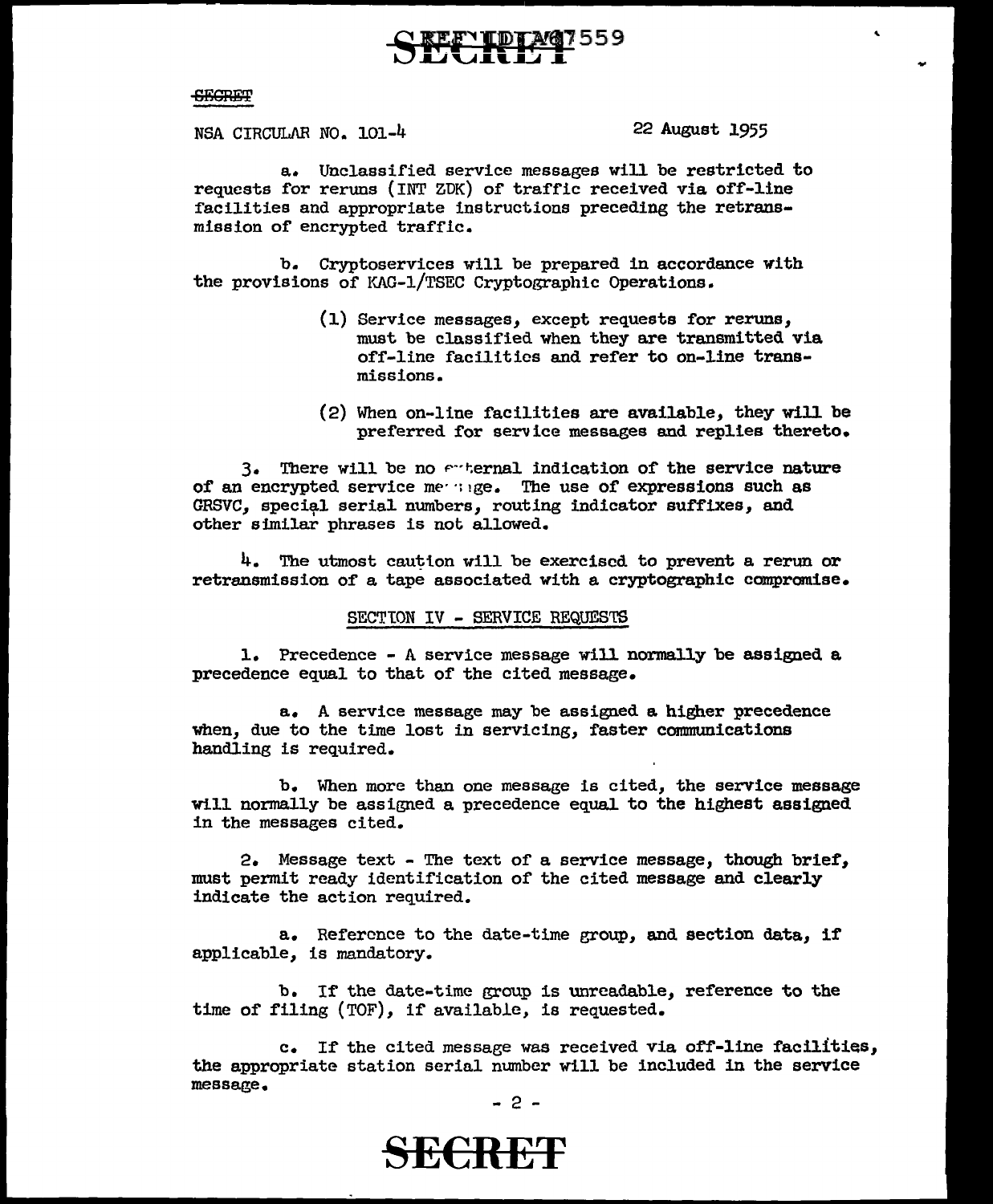# <u>ႃၯ</u>ႜ<sub>႞</sub>႓ႄၟ</sup>ၜ႗559

#### **SECRET**

NSA CIRCULAR NO. 101-4

22 August 1955

d. If the cited message was received via on-line facilities, the appropriate channel number and date will be provided.

e. The abbreviation "COSIR" (Cite Our Service In Reply) may be included in the service message if such use will facilitate handling of the reply.

3. Classification - All service messages, except requests for reruns and retransmissions, shall be classified according to the contents of the text of the service message and never less than CONFIDENTIAL.

#### SECTION V - REPLIES TO SERVICE REQUESTS

1. Replies to requests for cryptoservice or transmission service will be handled prior to processing current traffic of the same or lesser precedence.

2. Retransmissions of multiple address messages will be sent only to the requesting station. Reencryptions and explanatory serv-<br>ice messages will be sent to all addressees included in the original transmission.

3. When preparing for off-line transmission a reply to a service request, procedure line "A" of internal message format will be utilized. Use of the following phraseology is recommended as it provides an effective means of flanging replies to serviced traffic:

(2)  $(3)$ <br>"CRYPTO NOTE X SYS ---------- X HW ------------ MY ----------

- (1) Identification of service request. (DTG or Cite number).
- (2) Indication of service rendered.  $($ Rerun, reencryption, corrected copy, etc.)
- (3) Transmission DTG if message being serviced was originally transmitted via off-line facilities or channel number and date if on-line facilities were used.

#### SECTION VI - VOLUNTARY CORRECTIONS

Due to varied logging procedures and internal distribution requirements, it is essential that a voluntary transmission of a correction to a message include in procedure line "A" of the internal message format:

 $-3-$ 

**HRFF**